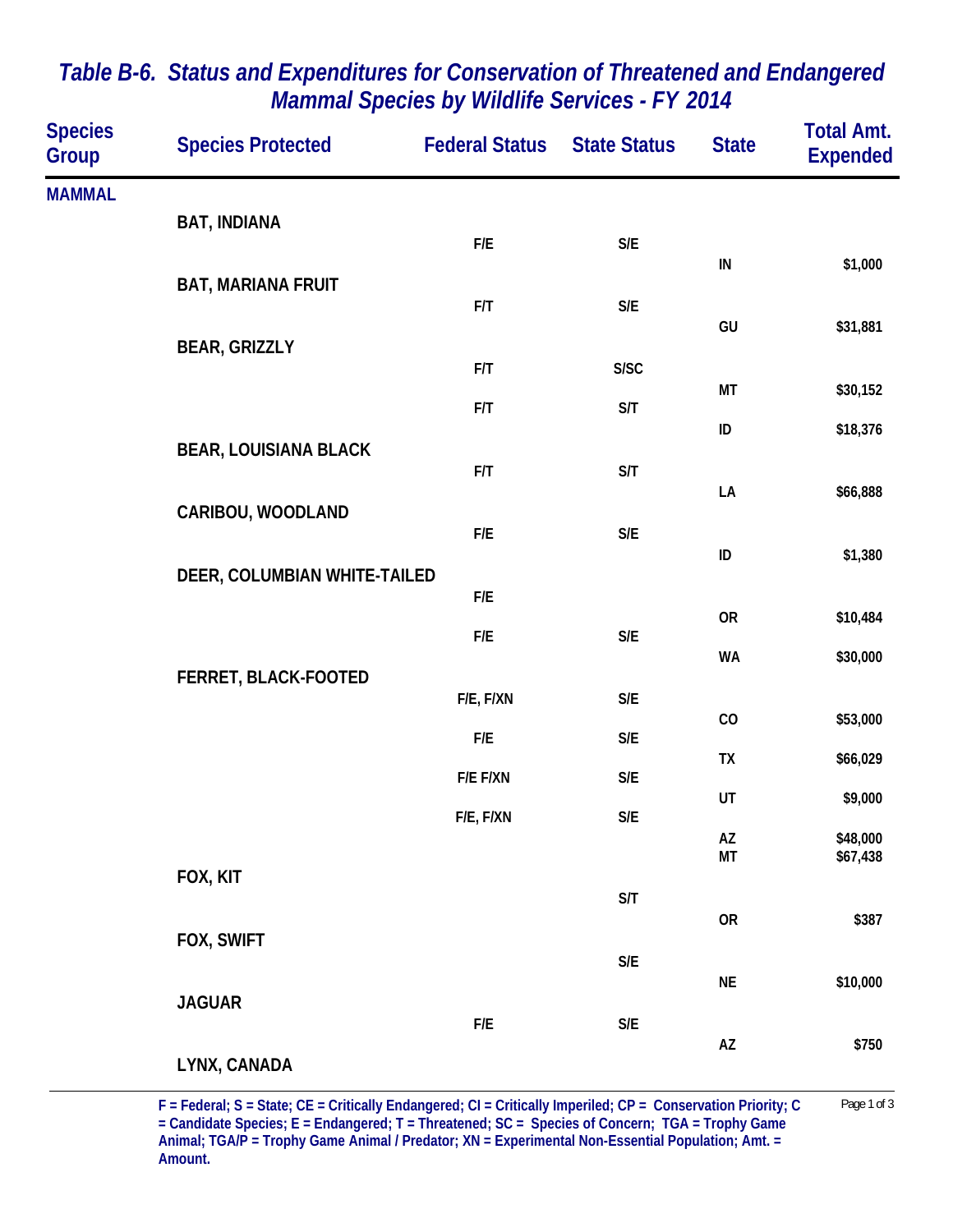| <b>Species</b><br><b>Group</b> | <b>Species Protected</b>        | <b>Federal Status</b> | <b>State Status</b>     | <b>State</b>    | <b>Total Amt.</b><br><b>Expended</b> |
|--------------------------------|---------------------------------|-----------------------|-------------------------|-----------------|--------------------------------------|
| <b>MAMMAL</b>                  |                                 |                       |                         |                 |                                      |
|                                | LYNX, CANADA                    | F/T                   |                         |                 |                                      |
|                                |                                 |                       |                         | MN<br><b>OR</b> | \$2,500<br>\$139                     |
|                                |                                 | F/T                   | S/SC                    | МT              | \$4,239                              |
|                                |                                 | F/T                   | S/T                     | $\sf ID$        | \$3,985                              |
|                                | MOUSE, CHOCTAWHATCHEE BEACH     |                       |                         |                 |                                      |
|                                |                                 | F/E                   | S/E                     | FL              | \$39,939                             |
|                                | MOUSE, PERDIDO KEY BEACH        | F/E                   | $\mathsf{S}/\mathsf{E}$ |                 |                                      |
|                                | MOUSE, SALT MARSH HARVEST       |                       |                         | <b>FL</b>       | \$39,939                             |
|                                |                                 | F/E                   | $\mathsf{S}/\mathsf{E}$ | CA              | \$131,670                            |
|                                | MOUSE, SOUTHEASTERN BEACH       |                       |                         |                 |                                      |
|                                |                                 | F/T                   | S/T                     | FL              | \$39,939                             |
|                                | MOUSE, ST ANDREW BEACH          | F/E                   | $\mathsf{S}/\mathsf{E}$ |                 |                                      |
|                                | <b>OCELOT</b>                   |                       |                         | <b>FL</b>       | \$29,939                             |
|                                |                                 | F/E                   | $\mathsf{S}/\mathsf{E}$ | AZ              | \$200                                |
|                                | PRAIRIE DOG, UTAH               |                       |                         | TX              | \$8,300                              |
|                                |                                 | F/T                   | S/T                     |                 |                                      |
|                                | <b>RABBIT, LOWER KEYS MARSH</b> |                       |                         | UT              | \$2,000                              |
|                                |                                 | F/E                   | S/E                     | FL              | \$8,630                              |
|                                | <b>RIVER OTTER</b>              |                       | S/T                     |                 |                                      |
|                                | <b>SEAL, HAWAIIAN MONK</b>      |                       |                         | <b>NE</b>       | \$7,000                              |
|                                |                                 | F/E                   | S/E                     |                 |                                      |
|                                | SQUIRREL, NORTHERN IDAHO GROUND |                       |                         | HI              | \$5,928                              |
|                                |                                 | F/T                   | S/T                     |                 |                                      |

## *Table B-6. Status and Expenditures for Conservation of Threatened and Endangered Mammal Species by Wildlife Services - FY 2014*

**F = Federal; S = State; CE = Critically Endangered; CI = Critically Imperiled; CP = Conservation Priority; C** Page 2 of 3 **= Candidate Species; E = Endangered; T = Threatened; SC = Species of Concern; TGA = Trophy Game Animal; TGA/P = Trophy Game Animal / Predator; XN = Experimental Non-Essential Population; Amt. = Amount.**